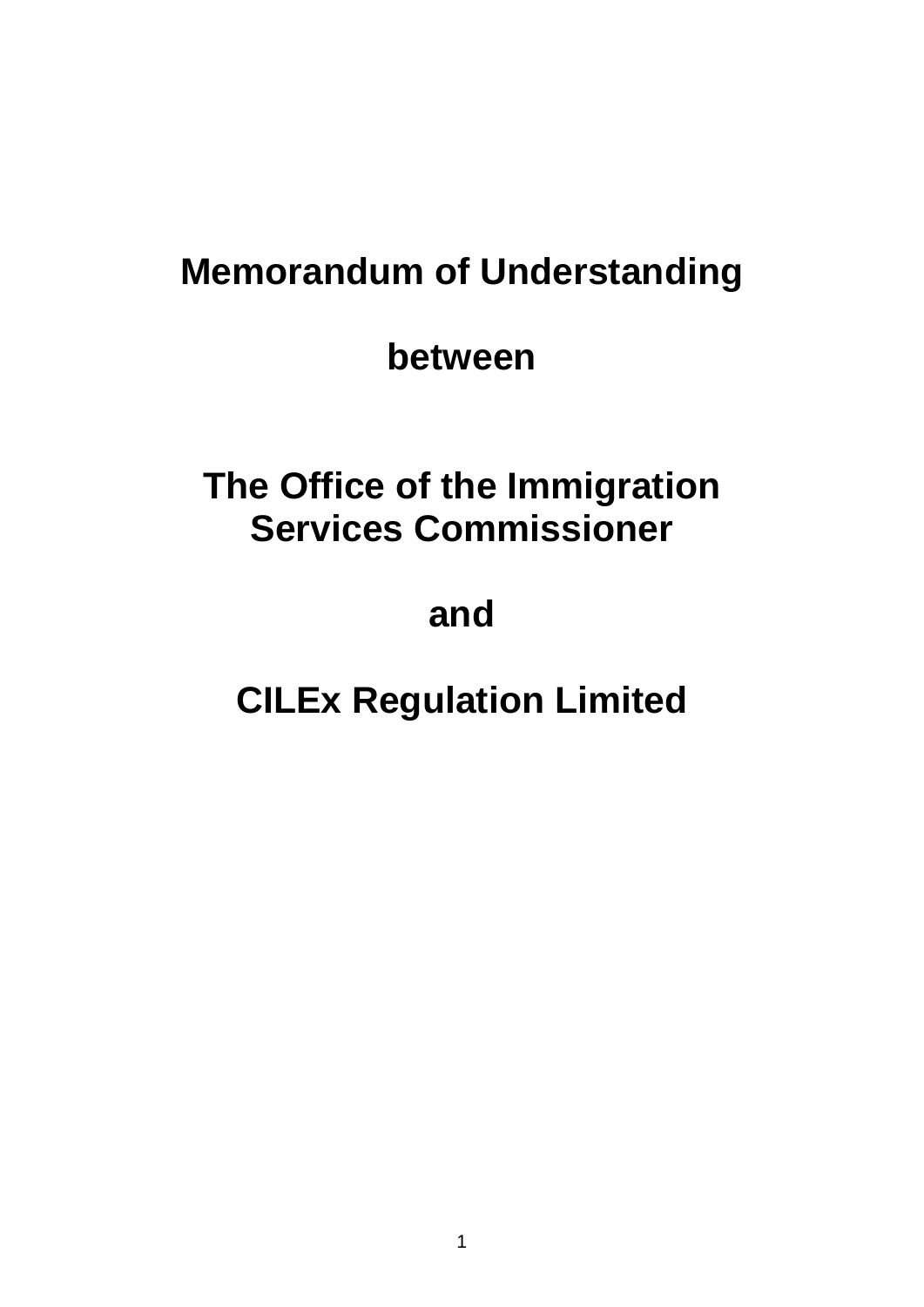## **PARTIES**

- 1. The parties to this Memorandum of Understanding are:
	- a. The Office of the Immigration Services Commissioner (OISC) and
	- b. CILEx Regulation Limited (CRL).

## **PURPOSE**

- 2. The purpose of this Memorandum of Understanding ("MoU") is to provide a framework for co-operation, co-ordination and the sharing of information between the Office of the Immigration Services Commissioner ("OISC") and CILEx Regulation Limited ("CRL")
- 3. Neither party will incur any legal liability arising solely from non-compliance with this MoU and nothing in this MoU shall be construed as requiring the OISC or CRL to take any action which would otherwise be prohibited by law. The MoU does not create any legal right or obligation by any third party against either party and nor does it fetter the discretion of either party in its exercise of its work. Nevertheless, both the OISC and CRL are genuinely committed to pursuing the aims and purposes of this MoU in good faith and intend to act in accordance with its terms.

## **ROLES AND RESPONSIBILITIES**

- 4. The OISC was established by the Immigration and Asylum Act 1999 (as amended), to ensure that those who provide immigration advice and services are fit and competent to do so. It may receive complaints about persons providing immigration advice and services irrespective of whether such persons are OISC directly regulated or regulated by one of the Approved Regulators for the purposes of paragraph 1 of Schedule 4 to the Legal Services Act 2007. The OISC will refer complaints relating to those persons authorised by the Approved Regulators to the Legal Ombudsman with whom it has an MoU.
- 5. The Chartered Institute of Legal Executives (CILEx) is the professional body representing Chartered Legal Executives (also known as Fellows) and individuals in other grades of CILEx membership. CILEx is an Approved Regulator under the Legal Services Act 2007 and has delegated its regulatory functions to CRL.
- 6. CRL is the regulatory body for Chartered Legal Executives (Fellows), CILEx Practitioners, CILEx Authorised Entities and individuals in other grades of CILEx membership.

#### **AIMS**

7. Taking account of the regulatory objectives set out in the Legal Services Act 2007, and the Immigration and Asylum Act 1999 (as amended), whereby the OISC has a duty to ensure that those that provide immigration advice and /or services are fit and competent to do so, the aims of this MoU include: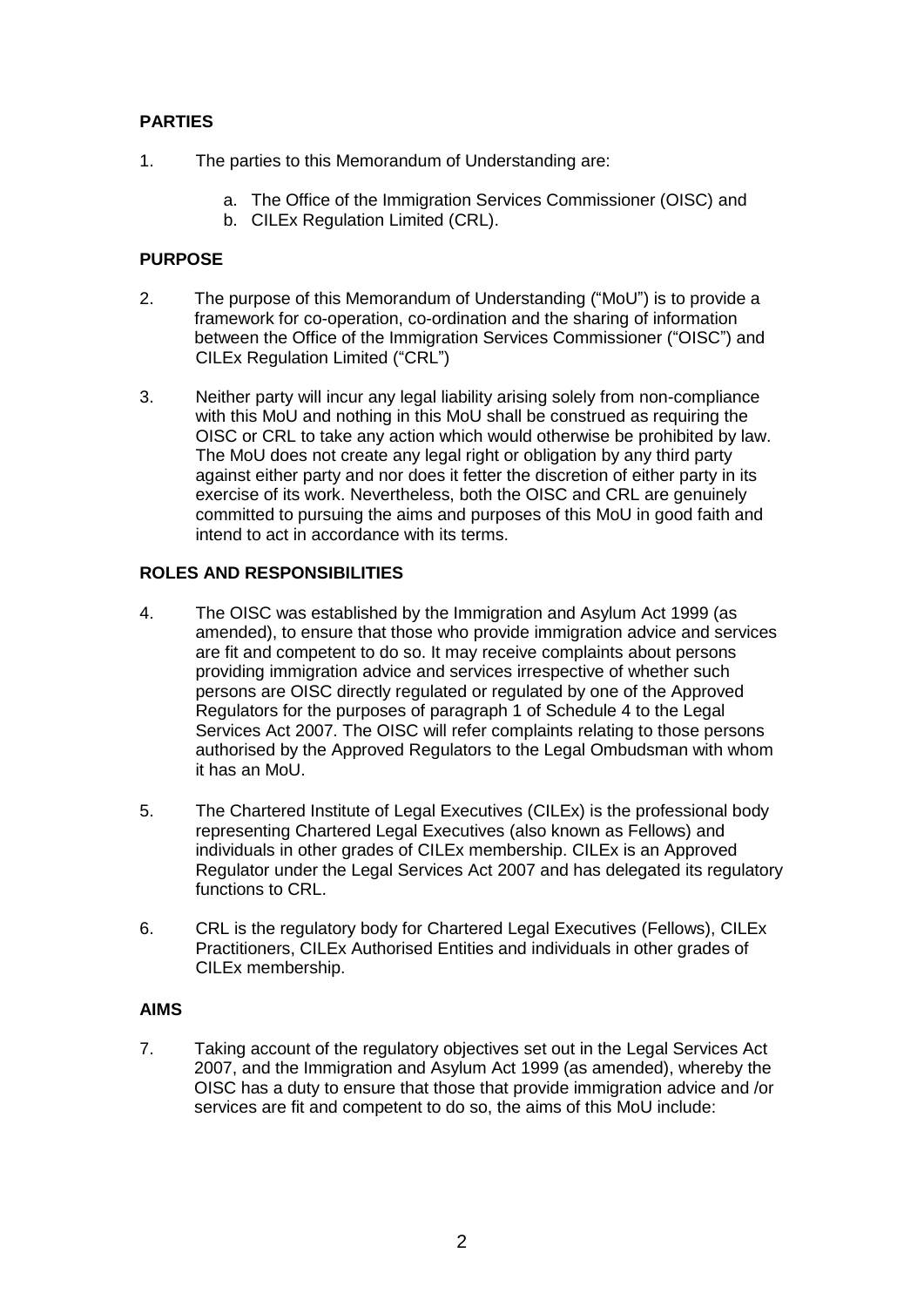- a) a framework for lawful information sharing about regulated bodies and persons, or those applying to either party for authorisation to be a regulated body or person;
- b) consumer protection and redress through increased collaboration and coordination between the parties;
- c) co-ordinated approach to oversight, which aims to reduce regulatory cost through the minimisation of duplication of effort.

## **PRINCIPLES**

8. The regulatory objectives in the Legal Services Act 2007 establish the key guiding principles of this MoU. Further principles are set out below to assist in a fuller understanding of how the parties will co-operate and collaborate.

#### Sharing of Information

- 9. This MoU is guided by statutory, regulatory, common law and other considerations, duties, obligations and constraints as they apply to the sharing and disclosure of information in the operation of this MoU including the Data Protection Act 2018, General Data Protection Regulation the Human Rights Act 1998 and common law duties, including confidentiality and privacy.
- 10. The appropriateness and lawfulness of sharing the information will be determined by the disclosing party on a case by case basis and is subject to the condition that the receiving party is reasonably considered able to take regulatory or other proper action upon that information.
- 11. Pursuant to S.93 (1) Immigration and Asylum Act 1999 (as amended) CRL may give the Commissioner information which is necessary for the discharge of the Commissioner's functions.
- 12. The parties agree to use the information shared only for lawful purposes, such as regulatory, disciplinary, contractual or other legal, enforcement or regulatory investigations or proceedings. This information will not be kept longer than is necessary for these purposes. The disclosing party will notify the receiving party of any restrictions on the use to which the information can be put and any restrictions which apply to the onward disclosure of the information.
- 13. The parties agree to disclose information to each other to enable:
	- a) the risk to the public posed by a regulated body, or person, including an applicant, to be identified and or investigated;
	- b) alleged criminality, misconduct or other failures to be properly investigated and decided upon by the most appropriate party;
	- c) the protection of the interests (financial and otherwise) of consumers.

#### Co-ordinated Oversight and Minimisation of Duplication of Effort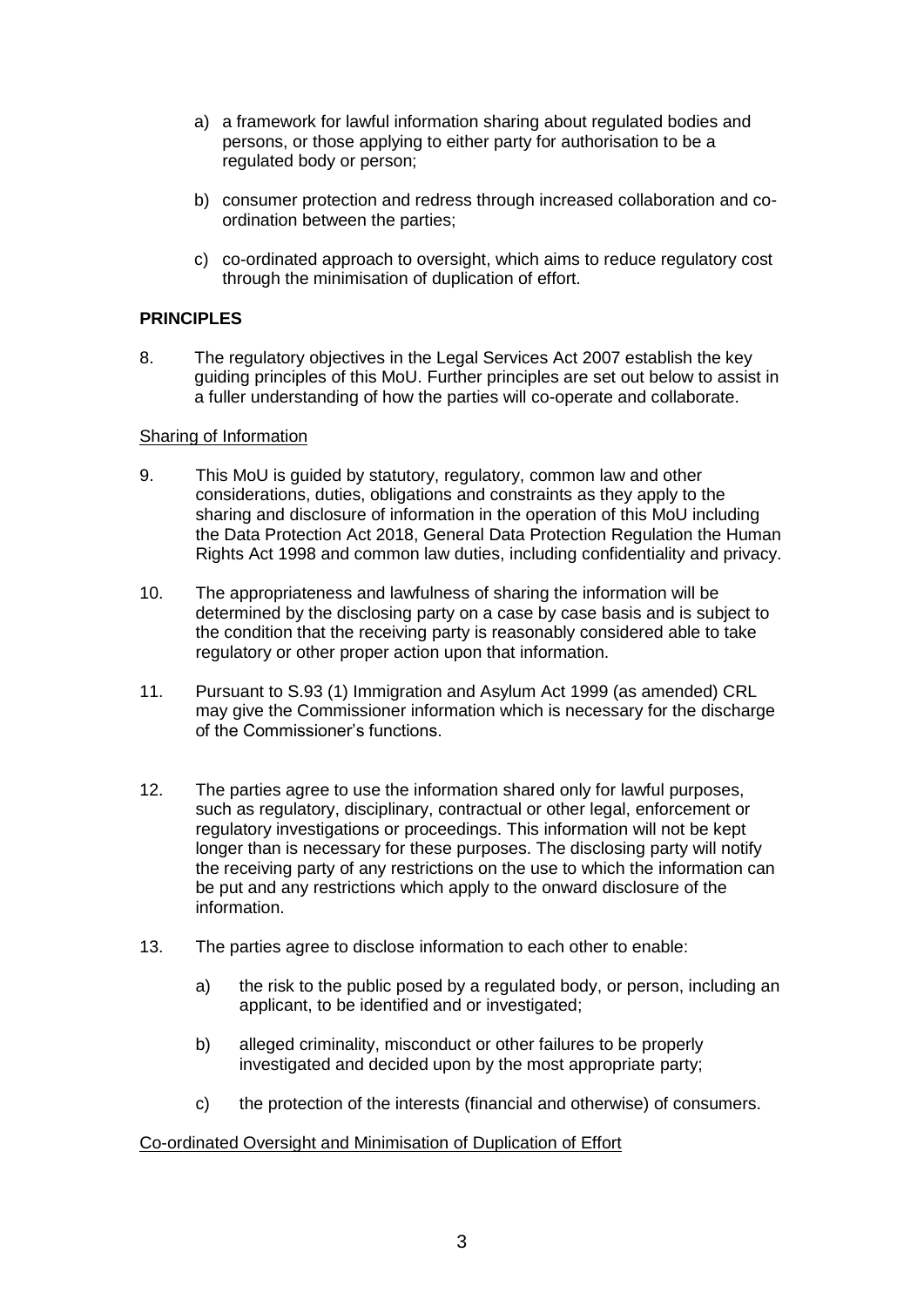- 14. The parties will co-operate where appropriate in co-ordinating oversight and investigation.
- 15. Where one of the parties identifies that the other party may have a lawful interest in issues or persons subject to an investigation, it will discuss the proposed investigation with the other party and determine whether further exchange of information is appropriate.
- 16. Investigations will usually be undertaken or led by the regulator of the relevant body rather than by the regulator of any particular individual within it. Where both parties have a proper interest in issues, regulated bodies or persons, the parties will agree the most appropriate steps to deal with the matter, including but not limited to identifying the lead party or working in parallel to avoid unnecessary duplication of work.
- 17. Each party will notify the other promptly and usually within 28 days, of proceedings or findings against each other's regulated bodies or persons.

#### **Transparency**

18. The parties will work together to ensure common and consistent standards to ensure that consumers understand about the different roles of each organisation.

#### **INFORMATION GOVERNANCE AND SECURITY**

- 19. This MoU will be complemented and supported by written operational procedures which will include detailed provisions for information governance and security, including the practical exchange of information under the Data Protection Act 2018.
- 20. Given the confidential and sensitive nature of the information likely to be shared by the parties, at a minimum these procedures will cover:
	- a) the nature and content of the information that may be shared, including how the accuracy of that information will be ensured;
	- b) common rules for the retention and deletion of the shared information and procedures for resolving any differences between the parties;
	- c) common technical and security arrangements and policies, including the transmission of and access to the shared information;
	- d) data protection and security policies and staff training.

#### **REVIEW AND REPORTING**

- 21. This MoU will remain in force until terminated by either of the parties.
- 22. The parties will use their best endeavours to review its operation on an annual basis and consult each other with a view to improving its effectiveness and to resolve any difficulties.
- 23. Any changes to this MoU will be agreed in writing by the parties.